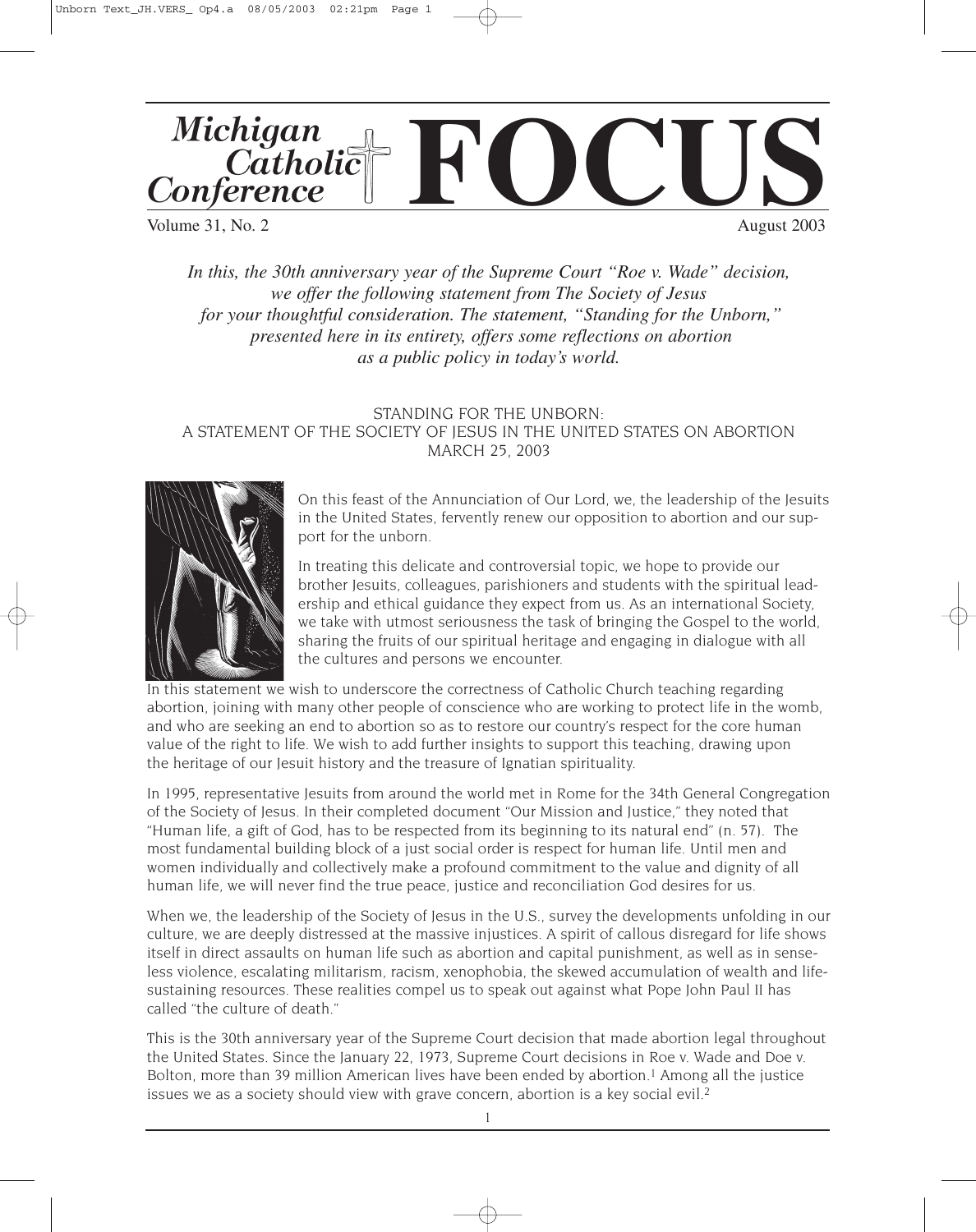Jesuits draw upon a long and rich tradition of reflection, professional study, experience and spirituality that brings many resources to the complexities of the abortion issue.

We offer the following insights for shaping future public dialogue about abortion:

First, abortion is a human rights issue. It is also a social issue, and not simply a personal decision made in artificial isolation from wider social reality. Attempts to frame the issue as merely a question of personal preference or private choice ignore important features of abortion as a public policy. Because the state and society as a whole have an intense interest in promoting respect for life, we may not with a clear conscience relegate such life-and-death issues to the private realm, no matter how appealing and convenient such arguments may appear on the surface. Abortion policy contains embedded cultural assumptions, values and attitudes that have wide repercussions for the way we

*When abortion laws are changed, it will not be the imposition of a narrowly-confined religious position upon an unwilling majority, but rather the consequence of a new broadbased consensus grounded upon persuasive and reasonable arguments accessible to people of all faith traditions and people of none.*

collectively treat all human life. The whole array of potential threats to life and human dignity is interrelated, and the Christian imperative to oppose it calls forth from us a consistent ethic of life.

Second, when we as religious leaders speak out against abortion, we are in no way endangering important Constitutional principles. While we invoke faith-based claims for opposing legalized abortion, Jesuits are only one part of a broader coalition that finds many reasons to protect unborn life. In recent years, new evidence

about pre-natal biology has persuaded numerous people, often without explicit religious commitments, that the fetus is indeed a living unique human being, worthy of the respect and protection we give to all human beings. When abortion laws are changed, it will not be the imposition of a narrowly-confined religious position upon an unwilling majority, but rather the consequence of a new broad-based consensus grounded upon persuasive and reasonable arguments accessible to people of all faith traditions and people of none.

Third, beyond the actual content of "what" we say in making a case against abortion, it is critical to pay attention to "how" our defense of the unborn proceeds. As St. Paul reminds us, we must "speak the truth with love." The dialogue should never devolve into a shrill clash of shouts, much less threats of violence. We should remain confident that adjudication on the grounds of what is reasonable and consistent with human well-being is possible.

As Jesuits we now offer some observations: first, what our Catholic faith tradition teaches regarding the sanctity of all human life; second, what our distinctive Jesuit approach, including the heritage of Ignatian spirituality, brings to bear on life issues; and third, some concluding reflections on the manner of public dialogue about abortion in a pluralistic society. We hope that each will help clarify the urgency of our renewed stance in defense of human life.

### **I. The Heritage of Catholic Moral Teaching**

The social teachings of the Catholic Church place the dignity of the human person at the center of all concerns for justice. Every human being, no matter how small or young or dependent on others, possesses infinite value. The book of Genesis testifies how it pleased God to create human persons "in the image and likeness" of God (Genesis 1:26) as free and rational beings possessing innate and sacred dignity. The Hebrew Scriptures treat violations against the life and welfare of innocent people as offenses against the God who is the Author of Life. The Decalogue unambiguously declares: "Thou shalt not kill" (Exodus 20:13).

Although the Scriptures have almost nothing to say specifically about the topic of abortion in the modern medical sense (i.e., as a surgical procedure or pharmaceutical intervention), the books of both Hebrew and Christian Scriptures paint a reality that clearly rules out disregard for innocent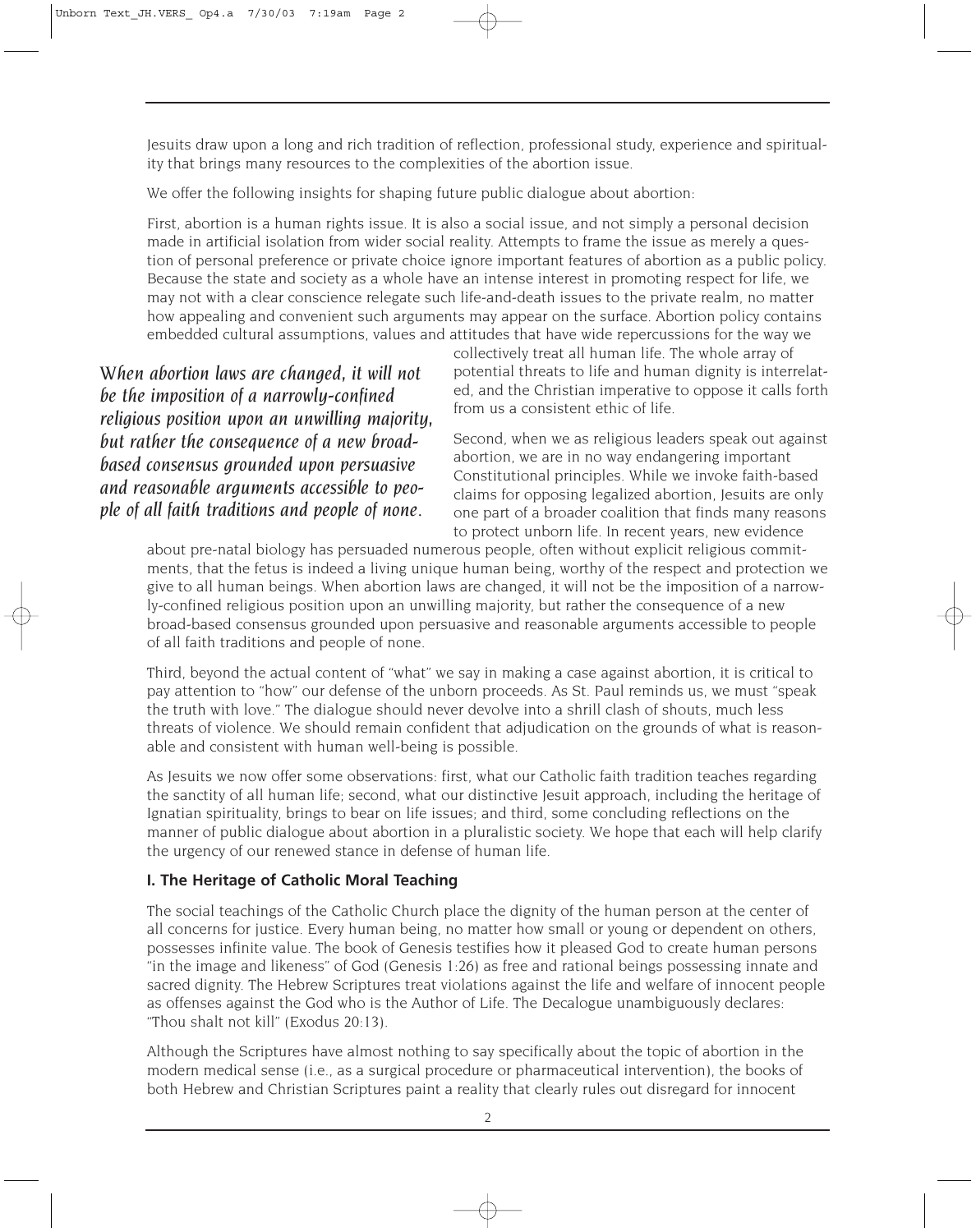human life. We find in the Bible several passages that testify to the preciousness of the unborn child. The prophet Jeremiah describes God's love for the unborn: "Before I formed you in the womb, I knew you, and before you were born, I consecrated you" (Jeremiah 1:5). The book of Psalms offers this prayer of wonder: "You formed my inmost being; you knit me in my mother's womb. My very self you knew; my bones were not hidden from you, when I was being made in secret, fashioned as in the depths of the earth" (Psalm 139:13-15).

When early Christians began to reflect on their faith in Jesus of Nazareth as Christ and Lord, they concluded that abortion was a grave sin. To believe in the mystery of the Incarnation, in God's

wondrous decision to become human and take on the life of our natural existence of conception, birth, maturation, and death, commits one to affirm the dignity and sacredness of human life from conception to death. One of the earliest teaching documents of the Christian community, the "Didache," circa 1st century A.D., proclaims: "Do not

## *We live in an age when the lives of "inconvenient" people, including the unborn, are disregarded.*

murder a child by abortion or kill a newborn infant." In addition, Christian reflection of subsequent eras provides an unbroken testament of an utter respect for unborn life. Though theologians of the patristic, medieval, scholastic and early modern eras offered diverse speculations on the origin and nature of the early stages of human life, Catholic tradition provides solid support and grounding for contemporary church teachings against abortion.

Church leaders in the past century have found it necessary to reiterate the importance of the respect for life and condemnation of any violation of the right to life, the most basic value upon which all other human rights depend. We live in an age when the lives of "inconvenient" people, including the unborn, are disregarded. Demands for legalized abortion have sprouted around the globe. All the popes of the 20th century have spoken out boldly against abortion as well as a panoply of other threats to human life. The Second Vatican Council, in its 1965 social teaching document "Pastoral Constitution on the Church in the Modern World" (Gaudium et Spes), reminds us that "life must be safeguarded with extreme care from conception; abortion and infanticide are abominable crimes" (par. 51).

Pope John Paul II has consistently provided strong leadership in the struggle against abortion. In speeches, homilies, and formal writings, the Pontiff has challenged all women and men of goodwill to step up their efforts against abortion. Among his efforts to highlight the sacredness of life are his encyclicals, "The Splendor of Truth" (Veritatis Splendor, 1993) and "The Gospel of Life" (Evangelium Vitae, 1995), which provide compelling rationales for opposition to abortion. Here John Paul II explains the philosophical and theological grounding of the stance against abortion, invoking elements of the Catholic moral tradition such as natural law and the notion of a well-informed conscience. The Holy Father situates our reflection on the ethics of abortion within the context of broad themes such as the sanctity of family life, a personalist approach to morality, and a theology of the body. In the 1994 "Catechism of the Catholic Church," we find a clear affirmation of the right to life: "from the first moment of [his or her] existence, a human being must be recognized as having the rights of a person, among which is the inviolable right of every innocent being to life" (n. 2270). The 1987 Vatican document "Instruction on Bioethics" (Donum Vitae) offers further recommendations regarding the sanctity of life amidst difficult decisions that have arisen in our age of sophisticated reproductive technologies. Documents of the United States Conference of Catholic Bishops repeat the universal church's condemnation of abortion and challenge the faithful in our country to advocate vigorously for the protection of unborn life.

#### **II. Our Jesuit Tradition of Respect for Life**

In all of our Jesuit works and institutions and in our shared charism to serve, we hope to witness ever more authentically to God's mercy and saving love for all humankind. The close linking of the service of faith and the promotion of justice has been a hallmark of Jesuit ministries from the very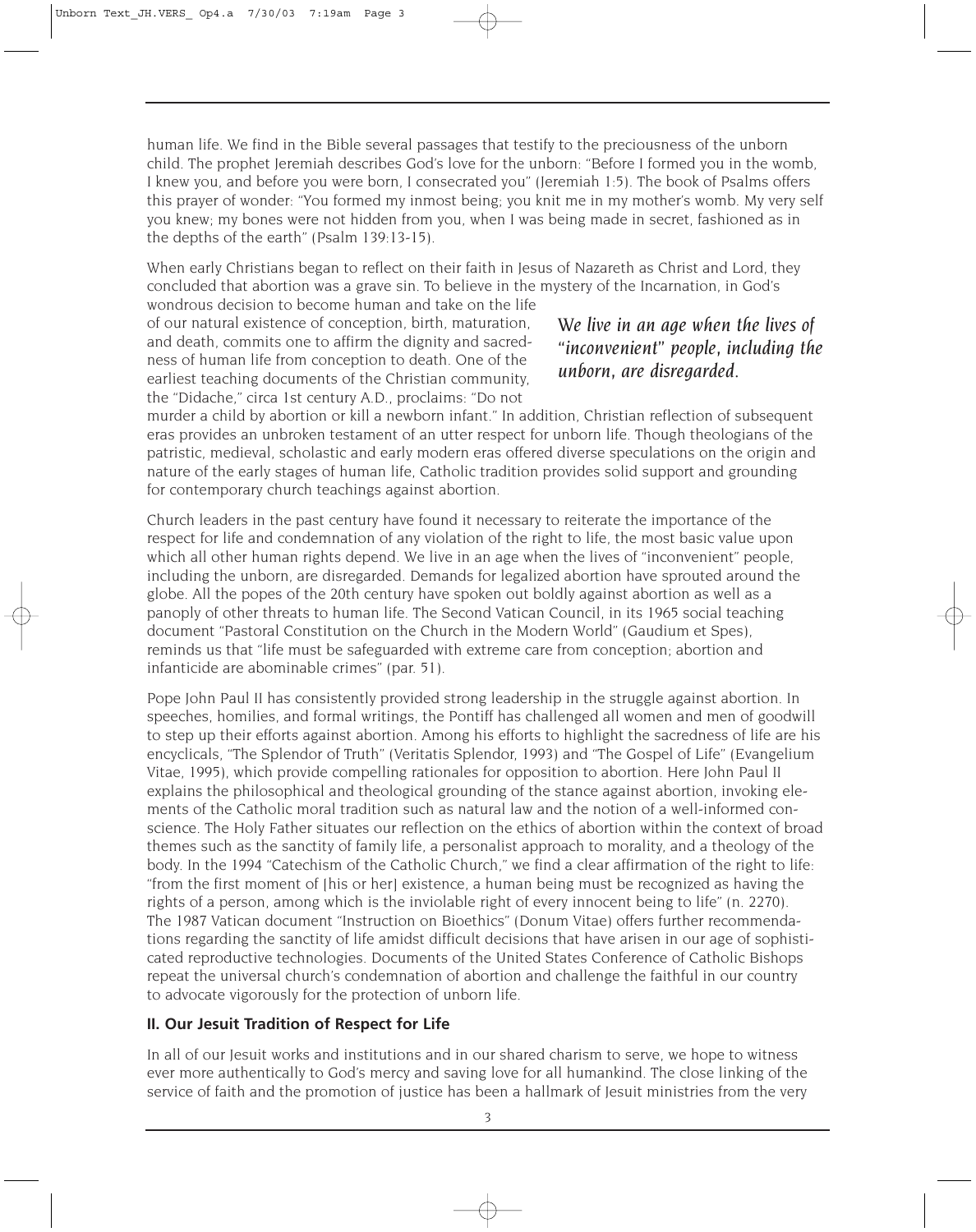beginning. There can be no service of faith without the promotion of justice. Jesuits, therefore, must seek an end to the injustice of abortion.

It is part of our Jesuit charism to enter into creative dialogue with diverse cultures, a concern that reflects our desire to evangelize in the most universal sense. Such concern positions us well to engage in fruitful interaction with contemporary spokespersons of diverse viewpoints on life issues.

Ignatian spirituality reminds us that the work of making correct choices about moral issues such as respect for unborn life is a difficult one. Through the Spiritual Exercises of St. Ignatius, a believer comes to realize that our lamentable hardness of heart, our sinful tendency toward selfishness, and our aptitude for choosing to follow the "enemy of our human nature" make refusal to protect human dignity a real possibility even for well-intentioned people.

St. Ignatius was famous for teaching the "discernment of spirits" and urged his followers to take greater notice of their emotions, internal movements and spiritual desires. He instructs us to be

*Ignatian spirituality reminds us that the work of making correct choices about moral issues such as respect for unborn life is a difficult one. ...All too often in abortion debates, "liberty" and "choice" devolve into codewords for utter freedom to terminate a pregnancy without limits or conditions.*

attentive to the various kinds of decisions that typically confront us, including matters of clear right and wrong.

These insights shed some light on the ethics of abortion, at least insofar as we might assist in discerning the psychological health and spiritual state of those who procure or undergo abortions. Evidence from numerous sources, including the Project Rachel programs set up in many dioceses to counsel women and men who have experienced or been involved with abortions, suggests at least two things. First, that tremendous pressure is often brought to bear on women facing unplanned pregnancies. Second, that horrible trauma and regret often haunt participants in the aftermath of abortion. As the United States bishops

poignantly noted: "Roe v. Wade has left a trail of broken hearts." The struggle to achieve a sense of reconciliation with God and the aborted child often takes years to resolve, if it happens at all.<sup>3</sup>

A key theme of Ignatian spirituality is freedom. Indeed, an important function of a spiritual director in the Ignatian tradition is to facilitate the freedom of the directee. This might include aspects of what can be called "freedom from" (e.g., freedom from fears or inordinate attachments) and aspects of "freedom for" (e.g., freedom to pursue a more authentic calling, lifestyle or set of relationships). Political philosophy teaches us that freedom is not the power to do what we like, but what we ought. All too often in abortion debates, "liberty" and "choice" devolve into codewords for utter freedom to terminate a pregnancy without limits or conditions.

To be pro-life is to be pro-woman. Because we support women, we oppose abortion. We realize that the prevalence of abortion on demand is a clear indication that women are not receiving the types of societal and personal support necessary to bring their pregnancies to term. As Mary Ann Glendon, the Harvard law professor who headed the Holy See's delegation to the United Nations' Fourth World Conference on Women at Beijing in 1995 stated, "All who are genuinely committed to the advancement of women can and must offer a woman or a girl who is pregnant, frightened, and alone a better alternative than the destruction of her own unborn child."

Just as Jesus sought out opportunities to reach out to women who were downtrodden, challenging the social conventions of his day, so has the Society of Jesus worked with and for women since its founding. St. Ignatius worked with women of faith throughout his life, accepting their offerings when he was a destitute pilgrim and working for their advancement locally in his years in Rome and universally through the men he missioned around the world. In our day, the 34th General Congregation stated its firm resolve to oppose any social injustice based on gender, reflecting the best of this relationship between women and the Society of Jesus throughout the world in its Decree 14 "Jesuits and the Situation of Women in Church and Civil Society."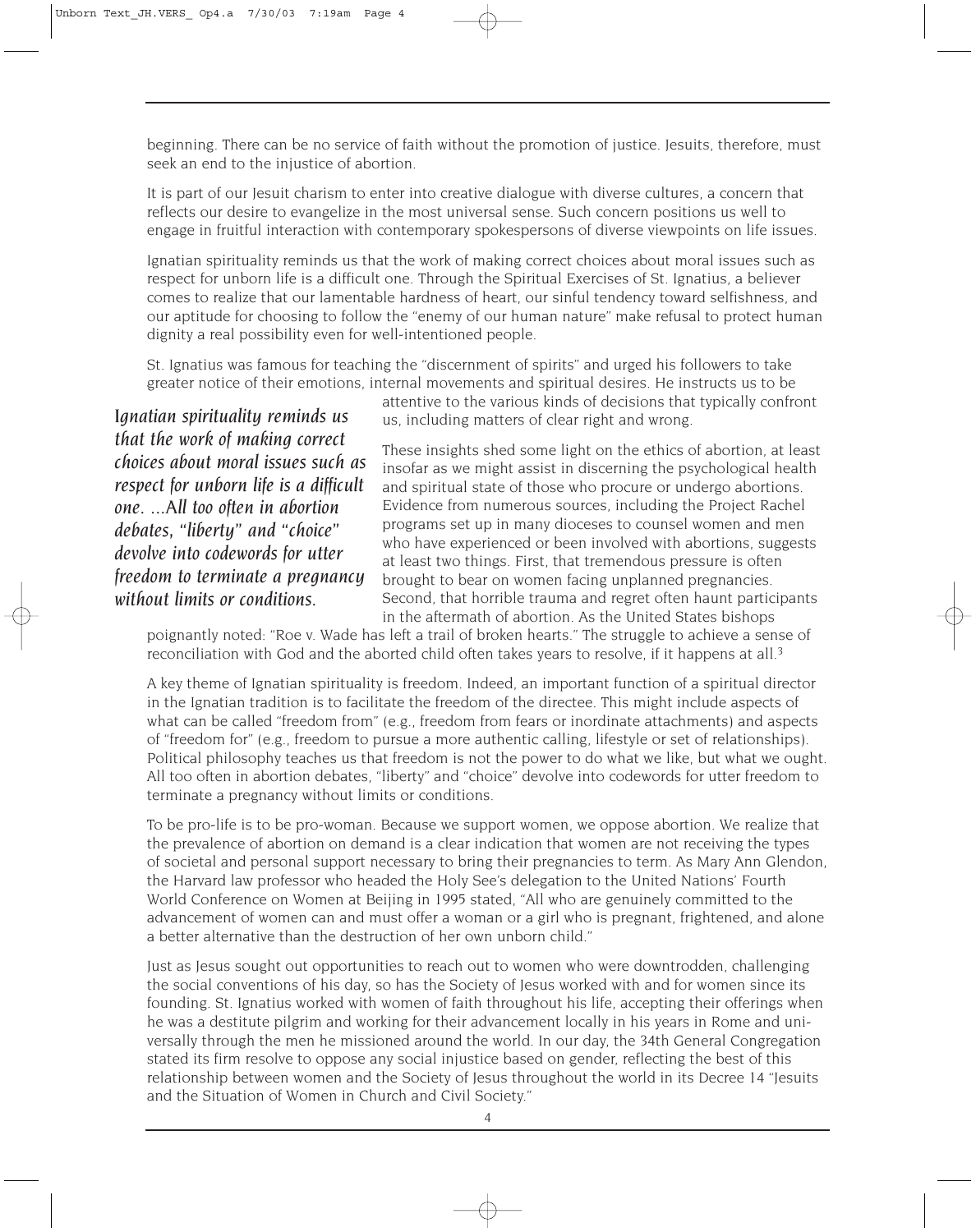Some influential voices posit a zero-sum conflict between "women's reproductive rights" and the right to life of unborn children. Jesuits ought to find their place among those who demonstrate the obvious confluence of women's rights and respect for life in all its forms. Pope John Paul II summed this partnership up when he wrote: "Therefore, in firmly rejecting 'pro-choice' it is necessary to become courageously 'pro-woman,' promoting a choice that is truly in favor of women. It is precisely the woman, in fact, who pays the highest price, not only for her motherhood, but even more for its destruction, for the suppression of the life of the child who has been conceived. The only honest stance, in these cases, is that of radical solidarity with the woman. It is not right to leave her alone."4

#### **III. Public Dialogue about Abortion in a Pluralistic Society**

The United States is blessed to be a pluralistic society with a vigorous tradition of free thought and speech. To be surrounded by such a kaleidoscope of cultures, customs and ideas is a privilege rare in human history. While enriching, this can also be a potential source of frustration and conflict. What binds the United States together is a tradition of tolerance and mutual respect for the opinions of others, as guaranteed by the Bill of Rights in the Constitution of the United States.

As Catholics and Jesuits, we would naturally prefer to live in a country where every citizen, voter, and court consistently favor legal recognition of and protection for the unborn. We are encouraged by

*The more attractive option seeks neither to flee nor to dominate situations of pluralism. It commits us rather to a process of engaging those who initially disagree with us on some issues, seeking to create an acceptable consensus wherever possible by building upon those truths on which we can reach agreement, while continuing to educate and persuade those who disagree with our convictions.* 

recent evidence indicating a modest shift of public opinion away from the easy availability of abortion, and are heartened that recent polls now show that far fewer Americans are willing to call themselves "pro-choice."<sup>5</sup> In addition, we are also encouraged by the large influx of young Americans—those under 30, and therefore survivors of Roe v. Wade—who are active in pro-life efforts.3

We must acknowledge, however, that phrases such as "the right to life, liberty, and the pursuit of happiness" and "the inherent dignity

and the equal and inalienable rights of all members of the human family" in documents like the Declaration of Independence and the Universal Declaration of Human Rights, are phrases with contested meanings that others understand differently than we do. This awareness can lead us in two directions, only one of which will be constructive in the long run. The first is the sectarian option, something which has decidedly not been the dominant thread of the long Catholic tradition. It would lead us to seclude ourselves from this corrupt world, and have as little as possible to do with the workings of governments, courts, and the whole "culture of death." It might make us feel better for a time, perhaps savoring the illusion that we are at least preserving our moral purity within a corrupt world, but it would not be socially responsible.

The more attractive option seeks neither to flee nor to dominate situations of pluralism. It commits us rather to a process of engaging those who initially disagree with us on some issues, seeking to create an acceptable consensus wherever possible by building upon those truths on which we can reach agreement, while continuing to educate and persuade those who disagree with our convictions. This path of "proposing, rather than imposing," was described by the great American Jesuit theologian of the past century, John Courtney Murray. While emphasizing the value of tolerance and mutual dialogue, he also advised against any sort of moral relativism that might lead one to despair of finding and pursuing fundamental truths about human existence. Another way of describing this stance is to say that Jesuits are committed to narrowing the gap between the current civil law of our nation and the demands of the moral law as we understand it. Our long-term goal remains full legal recognition of and protection for the unborn child—from the moment of conception.